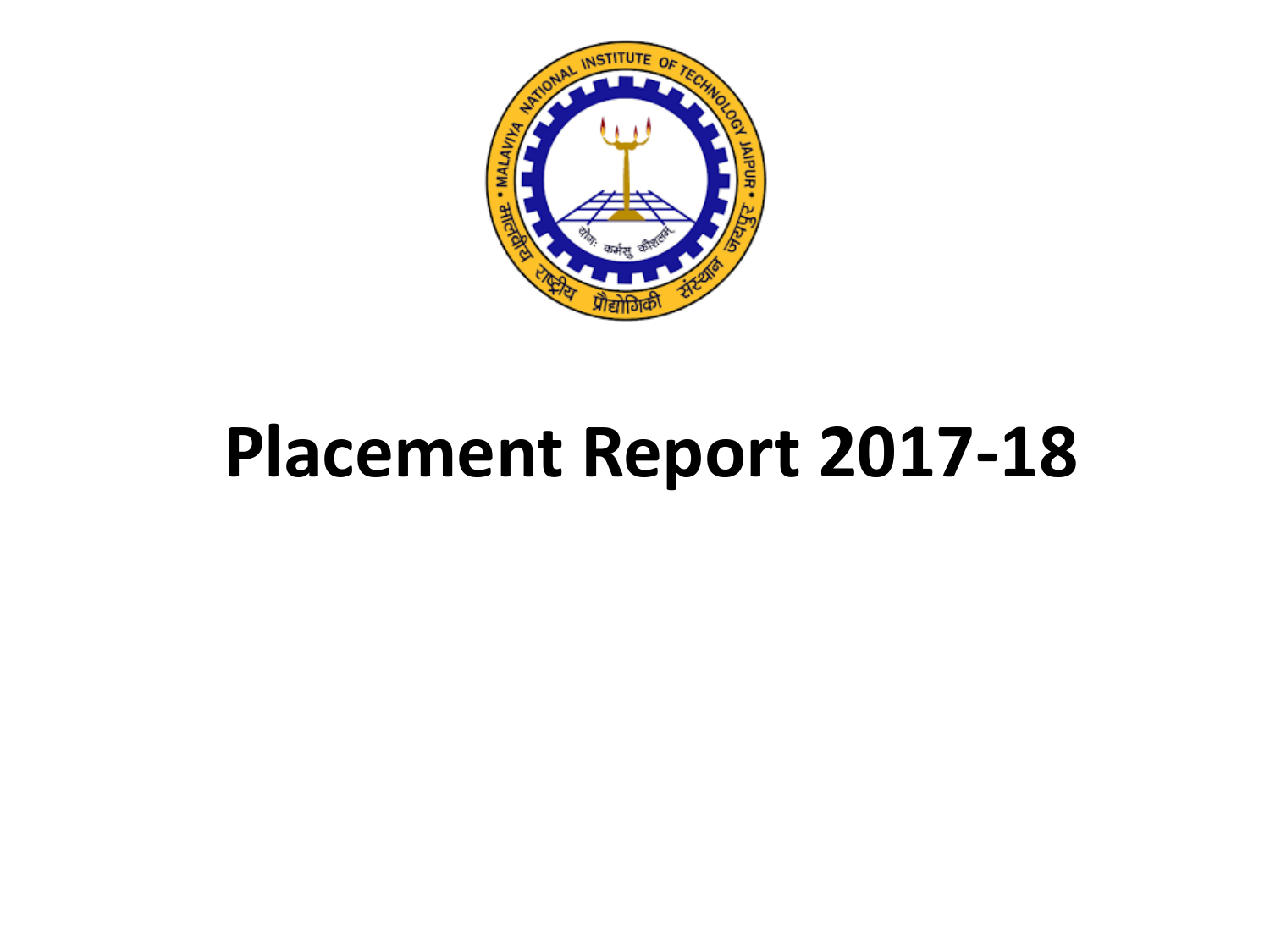# **UG Placement Statistics**

| <b>Total Placements</b> |                                                   |                        |  |  |
|-------------------------|---------------------------------------------------|------------------------|--|--|
| Sr. No.                 | <b>Branch</b>                                     | <b>No. Of students</b> |  |  |
| $\mathbf{1}$            | <b>Chemical Engineering</b>                       | 62                     |  |  |
| $\overline{2}$          | <b>Civil Engineering</b>                          | 44                     |  |  |
| $\overline{3}$          | <b>Computer Engineering</b>                       | 79                     |  |  |
| $\overline{4}$          | <b>Electronics&amp; Communication Engineering</b> | 62                     |  |  |
| $\overline{5}$          | <b>Electrical Engineering</b>                     | 64                     |  |  |
| 6                       | <b>Mechanical Engineering</b>                     | 75                     |  |  |
| $\overline{7}$          | <b>Metallurgical Engineering</b>                  | 45                     |  |  |
|                         | <b>Total</b>                                      | 431                    |  |  |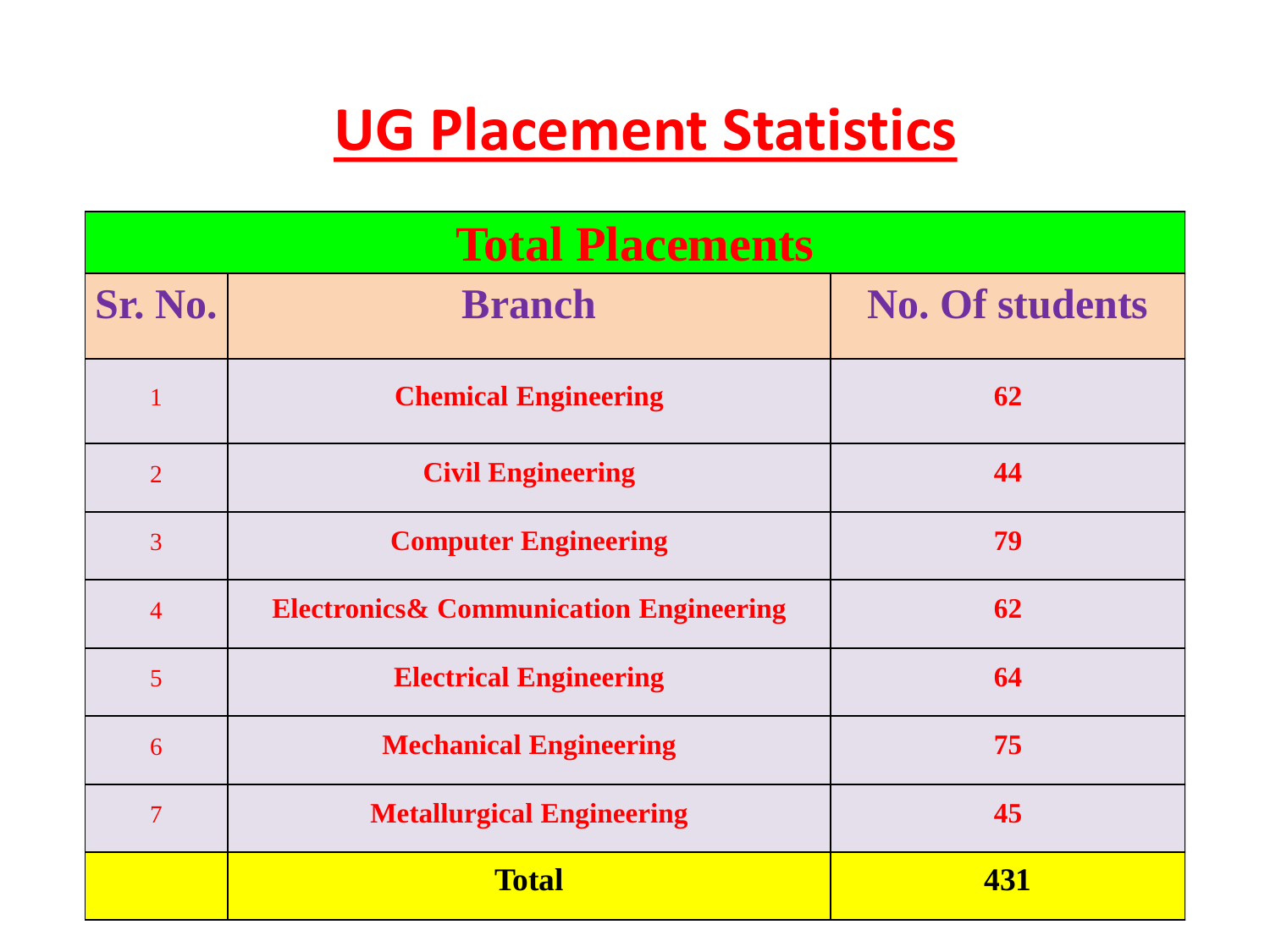#### **Total Placements**

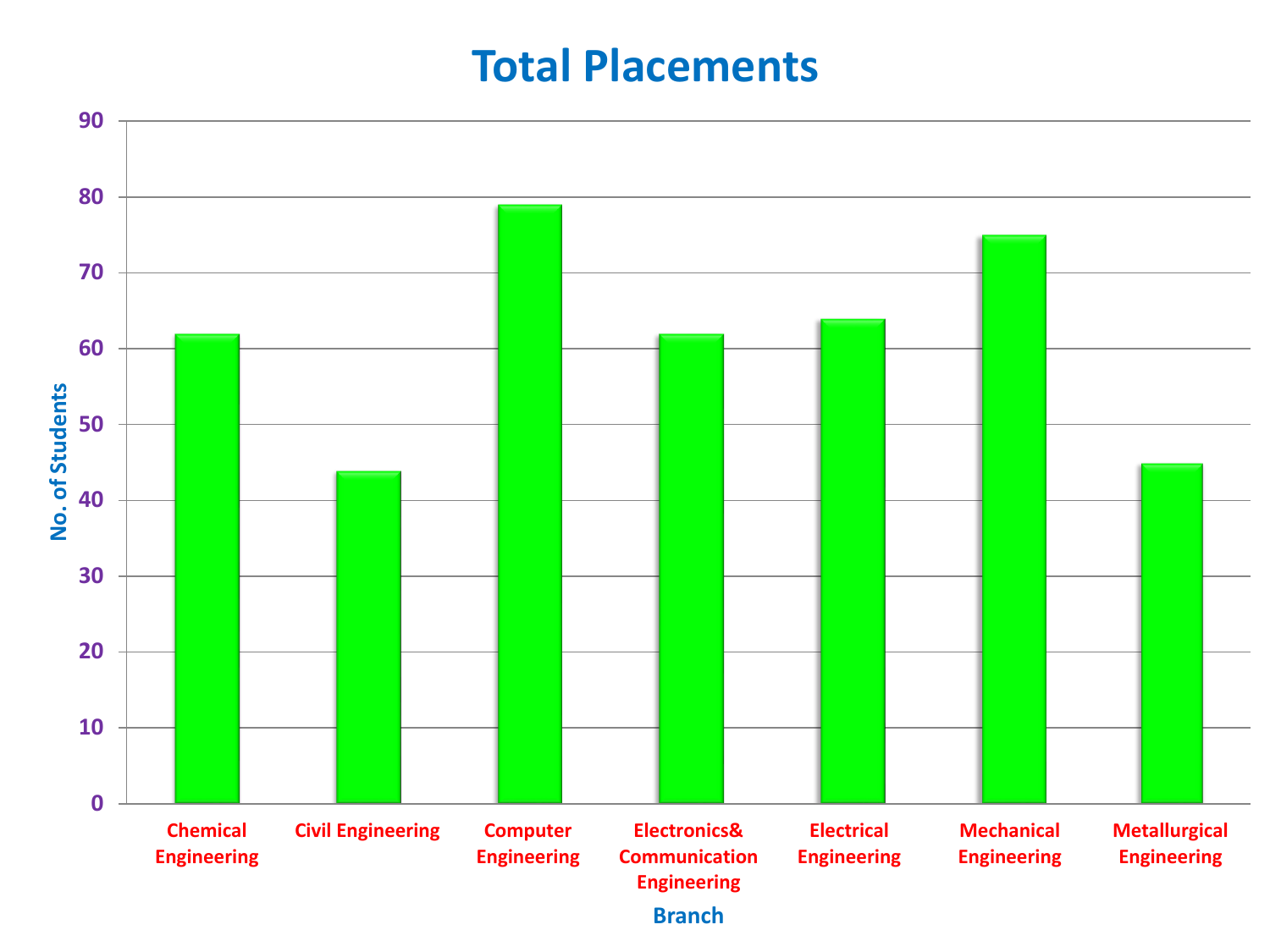| <b>Total Package Details of UG(in LPA)</b> |                |  |
|--------------------------------------------|----------------|--|
| <b>Maximum</b>                             | <b>Average</b> |  |
|                                            | 8.4            |  |

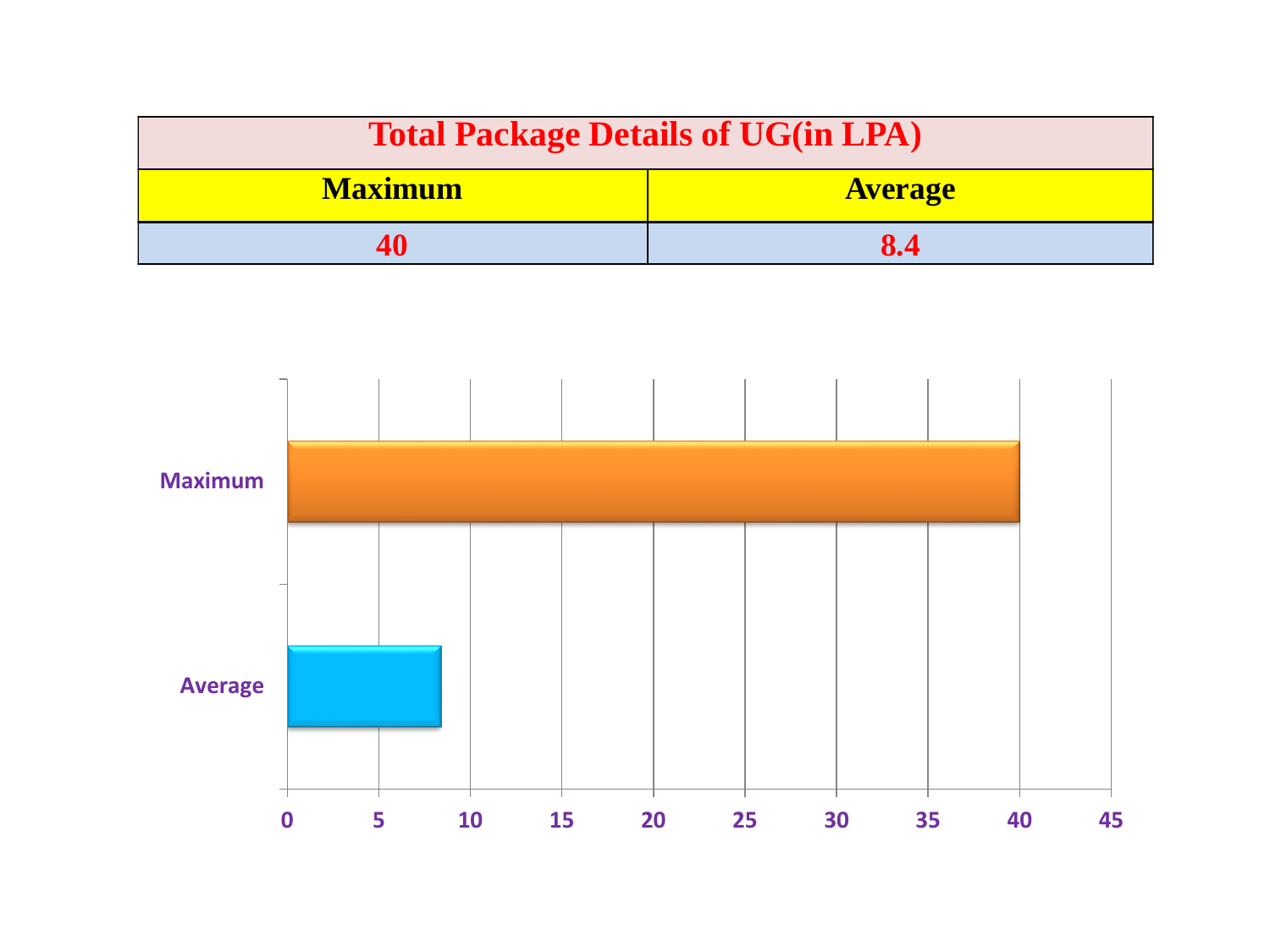| <b>Branch</b>                                                   | <b>AVERAGE</b><br><b>PACKAGE(LPA)</b> | <b>Students</b><br><b>Placed</b> | <b>Total</b><br><b>Offers</b> | <b>Total</b><br><b>Eligible</b> | <b>Not</b><br><b>Willing</b> | % student<br><b>Placed</b> | <b>HIGHEST</b><br><b>PACKAGE</b><br>(LPA) |
|-----------------------------------------------------------------|---------------------------------------|----------------------------------|-------------------------------|---------------------------------|------------------------------|----------------------------|-------------------------------------------|
| <b>Chemical</b><br><b>Engineering</b>                           | 7.1                                   | 62                               | 74                            | 77                              | <b>10</b>                    | 81                         | 17.3                                      |
| <b>Civil</b><br><b>Engineering</b>                              | 5.3                                   | 44                               | 43                            | 87                              | 31                           | 50.6                       | 12.9                                      |
| <b>Computer</b><br><b>Engineering</b>                           | <b>14.0</b>                           | 79                               | 84                            | 83                              | $\overline{2}$               | 95                         | 40.0                                      |
| <b>Electronics&amp;</b><br><b>Communicatio</b><br>n Engineering | 9.5                                   | 62                               | 63                            | 92                              | 17                           | 68                         | 32.0                                      |
| <b>Electrical</b><br><b>Engineering</b>                         | 6.2                                   | 64                               | 68                            | 75                              | <b>16</b>                    | 85                         | 12.0                                      |
| <b>Mechanical</b><br><b>Engineering</b>                         | 7.4                                   | 75                               | 87                            | 93                              | 18                           | 80.6                       | 17.3                                      |
| <b>Metallurgical</b><br><b>Engineering</b>                      | 5.8                                   | 45                               | 49                            | 71                              | 18                           | 63                         | 12.9                                      |
| <b>Overall</b>                                                  | 8.4                                   | 431                              | 468                           | 578                             | 118                          | 74.7                       | 40.0                                      |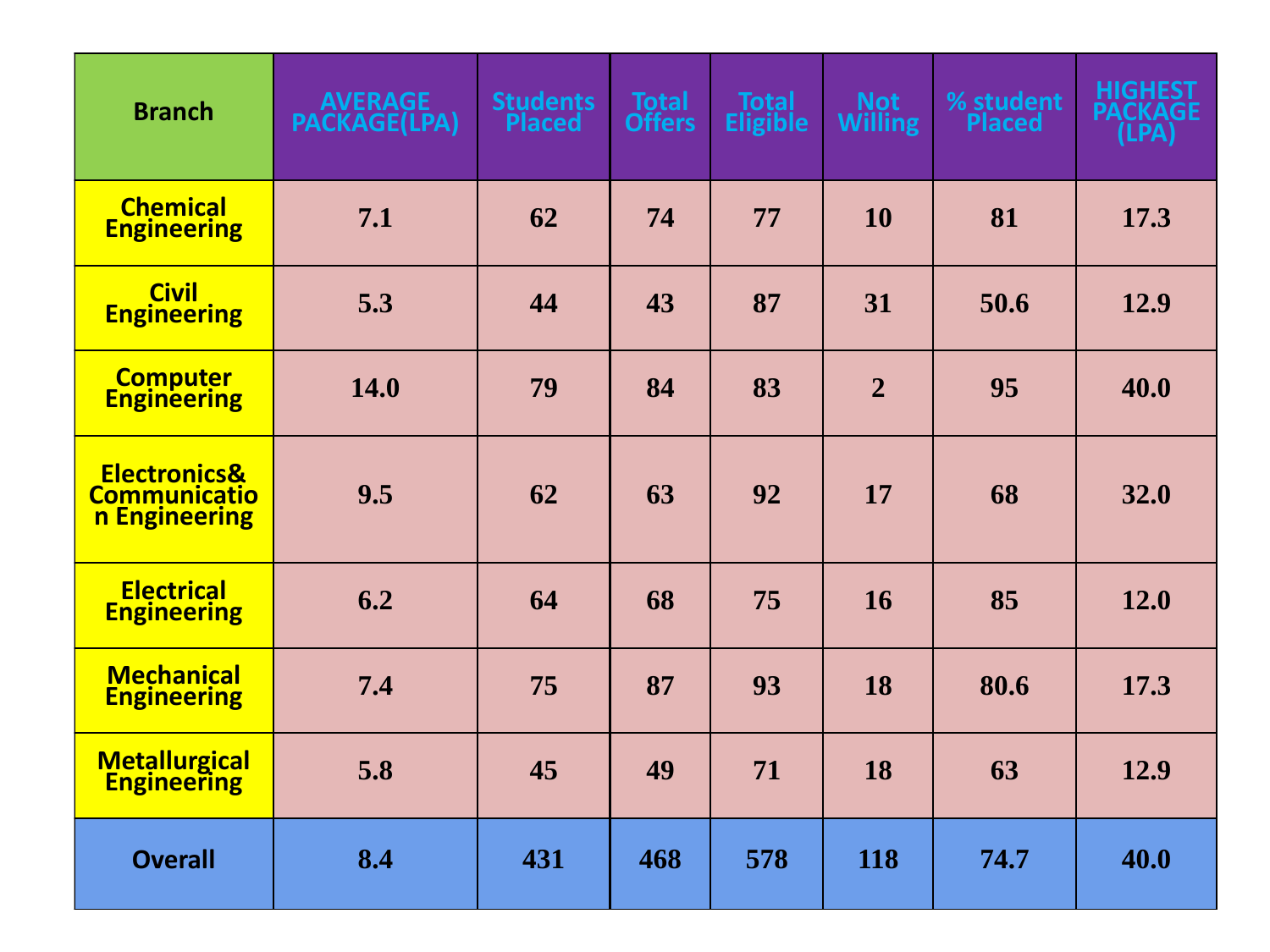#### **Average Package Branchwise (In LPA)**

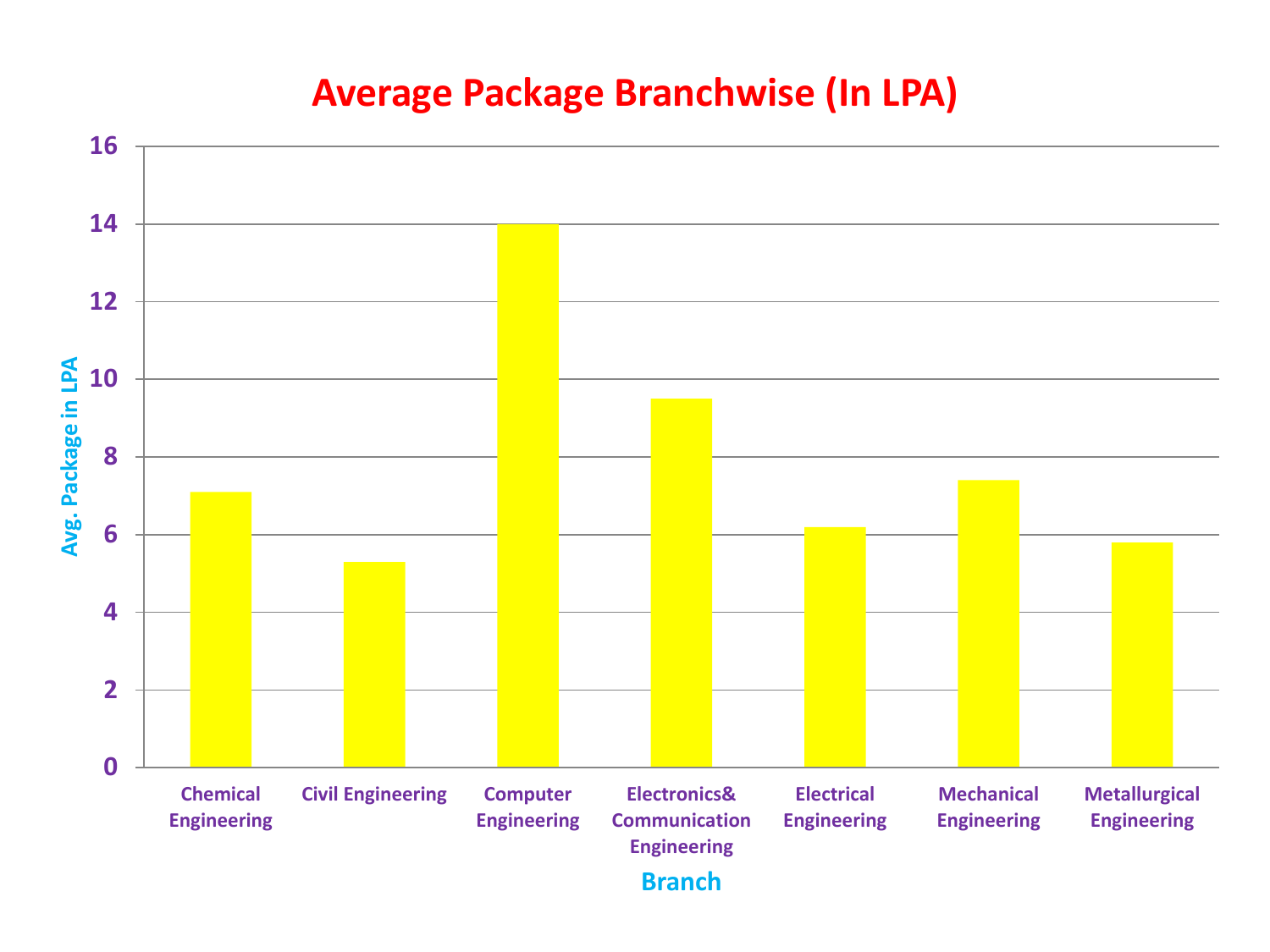#### **Students Placed vs Total Eligible Students**

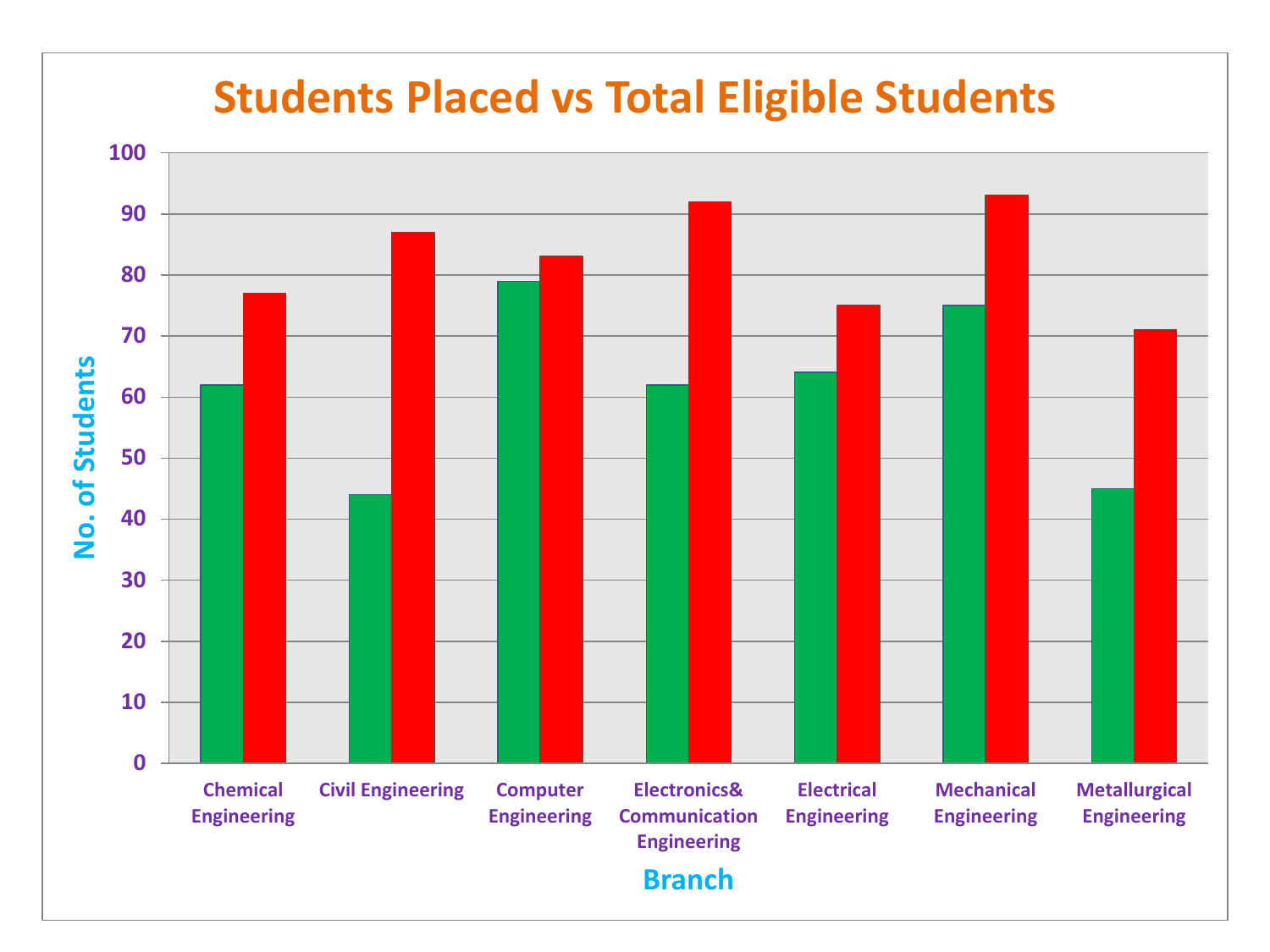#### **Branch wise Placed student in %**

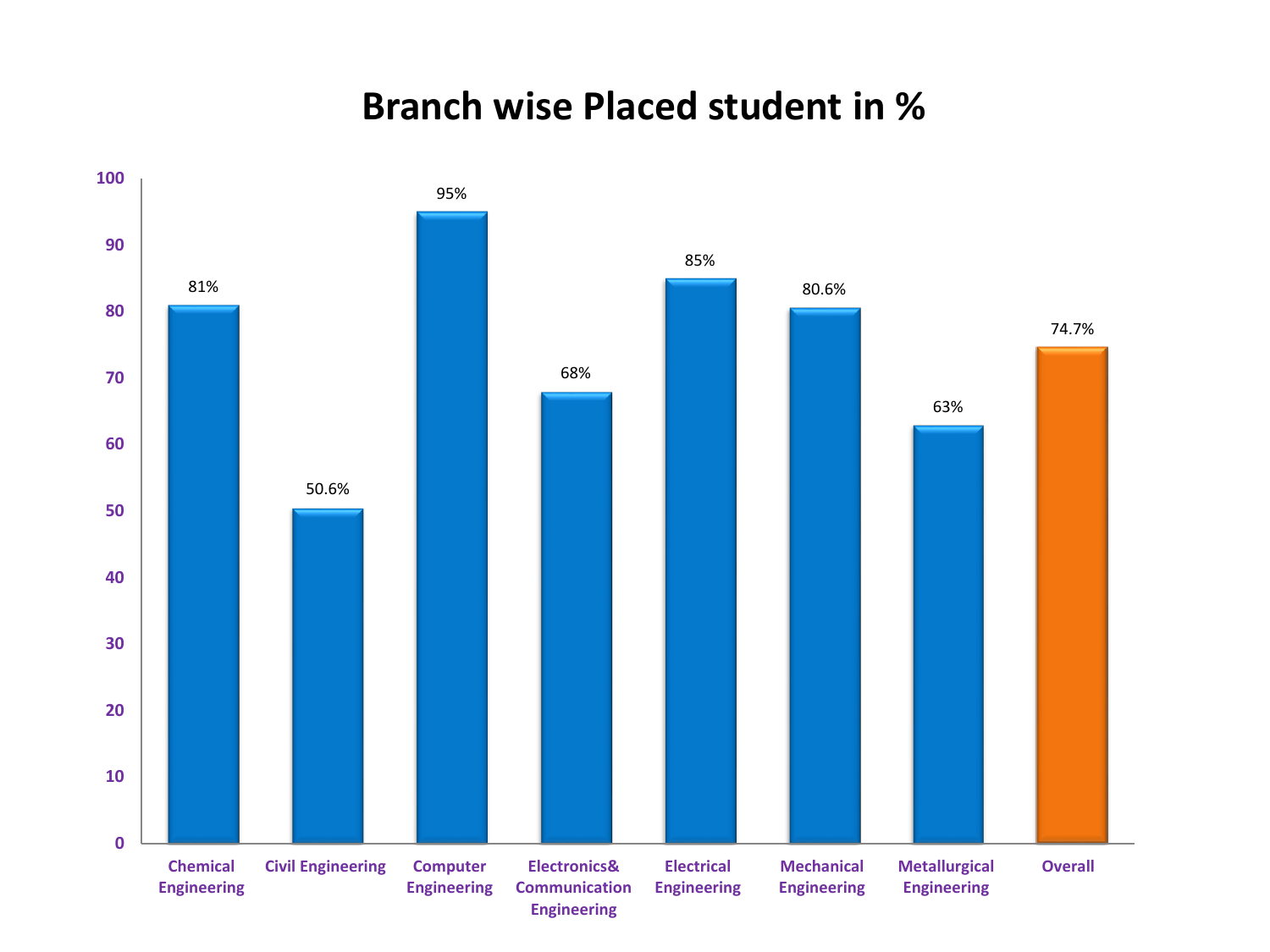# **PG Placement Statistics**

### **Total Placements**

| Sr.no.         | <b>Branch</b>                                                   | <b>No. of students</b> |
|----------------|-----------------------------------------------------------------|------------------------|
| $\overline{1}$ | <b>Mechanical Engineering</b>                                   | 03                     |
| 2              | <b>Civil Engineering</b>                                        | 04                     |
| $\overline{3}$ | <b>Computer Engineering</b>                                     | 13                     |
| $\overline{4}$ | <b>Electronics &amp; Communication Engineering</b>              | 09                     |
| $\overline{5}$ | <b>Electrical Engineering</b>                                   | 04                     |
| 6              | <b>Centre For Energy And Environment</b>                        | 04                     |
| $\overline{7}$ | <b>National Centre For Disaster Mitigation &amp; Management</b> | 02                     |
| 8              | M.Sc                                                            | 13                     |
| 9              | M.B.A                                                           | <b>16</b>              |
|                | TOTAL                                                           | 68                     |